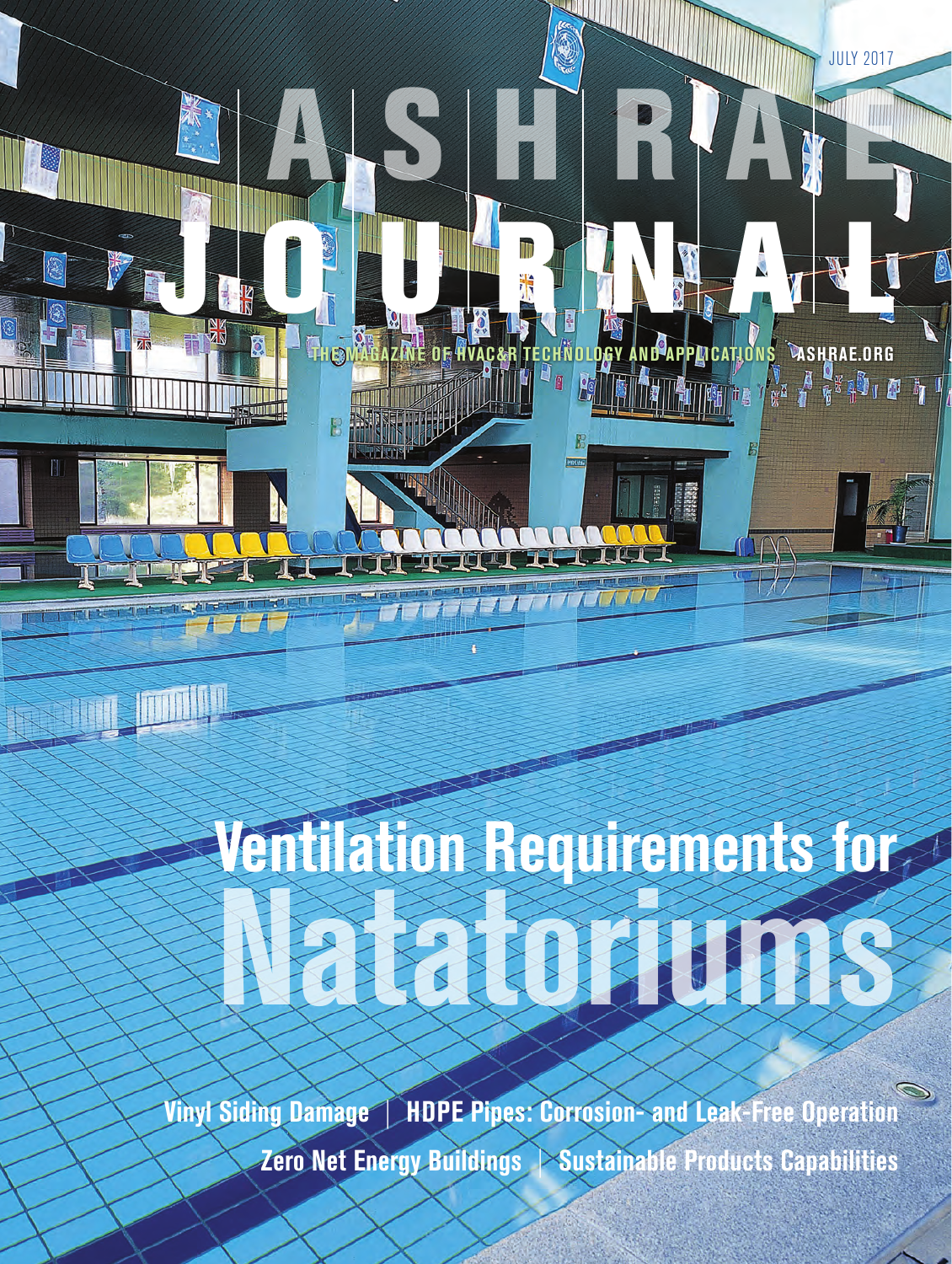#### **ASHRAE JOURNAL**

**PUBLISHER** 1791 Tullie Circle NE Atlanta, GA 30329-2305 Phone: 404-636-8400 Fax: 404-321-5478|www.ashrae.org

W. Stephen Comstock

EDITORIAL **Editor** Jay Scott jayscott@ashrae.org

**Managing Editor** Sarah Foster sfoster@ashrae.org

**Associate Editor** Rebecca Matyasovski rmatyasovski@ashrae.org

**Associate Editor** Christopher Weems cweems@ashrae.org

**Associate Editor** Jeri Alger jalger@ashrae.org

**Associate Editor** Mary Kate McGowan mmcgowan@ashrae.org

**Assistant Editor** Tani Palefski tpalefski@ashrae.org

#### PUBLISHING SERVICES

**Publishing Services Manager**  David Soltis

**Production**  Jayne Jackson

#### **ADVERTISING**

**Associate Publisher, ASHRAE Media Advertising** Greg Martin gmartin@ashrae.org

**Advertising Production Coordinator** Vanessa Johnson vjohnson@ashrae.org

**CIRCULATION** 

**Circulation Specialist** Ann Morris amorris@ashrae.org

ASHRAE OFFICERS **President**  Timothy G. Wentz, P.E., HBDP

**President-Elect**  Bjarne W. Olesen, Ph.D. **Treasurer**

Sheila J. Hayter, P.E. **Vice Presidents**  Walid Chakroun, Ph.D.

Patricia Graef, P.E. Ginger Scoggins, P.E. Edward Tsui

**Secretary & Executive Vice President**  Jeff H. Littleton

#### POLICY GROUP

2016–17 Chair Publications Committee Jin Jin Huang

**Washington Office** washdc@ashrae.org



## **COMMENTARY**



# Getting Ventilation Right in Indoor Pools

Indoor pool environments pose the challenge of requiring a well-designed ventilation system with effective air distribution and enough outdoor and exhaust air to remove toxic and corrosive chloramines.

A technical feature this month describes the factors to consider when calculating outdoor air rates.

The factors include pool type, pool activity, ceiling height, supply and return airflow rates, and air-distribution complexity and effectiveness. The authors also present a methodology that augments ASHRAE Standard 62.1-2016's ventilation rates with minimum outdoor air multipliers to help designers when calculating outdoor air requirements.

#### **MOST SWIMMING POOLS** are

treated with chlorine. Chlorine binds to contaminants in the water, resulting in chloramines that off-gas into pool air space, irritating skin and eyes and creating respiratory hazards for swimmers and spectators. The chloramines also corrode building materials.

These results are especially true if air-handling systems do not bring in enough fresh air and exhaust enough chloramine-polluted air.

The authors walk through issues that must be understood to design a system that provides a healthy, durable enclosure.

One of those issues is designing the supply air-distribution system. There are complexities in designing such

a system because there are different microzones with specific needs for total and outdoor airflow.

First, there is directing supply air to the swimmer's breathing zone and up to 72 in. (1.8 m) above the deck to remove chloramines.

Second, some supply air must be directed to the deck and spectator seating areas and toward lower-level walls and windows to prevent condensation and corrosion.

Elevated areas also require supply air movement for comfort and enough supply air to deliver the ASHRAE Standard 62.1-2016 prescribed outdoor air to spectators.

**FOR PUBLIC POOLS** with greater activity and higher ceilings, the authors write that the minimum amount of outdoor air required to provide a healthy and noncorrosive environment can be significantly more than what ASHRAE prescribes. The *2015 ASHRAE Handbook—HVAC Applications* confirms that point.

The authors build upon ASHRAE's recommendations and provide a table on Page 23 to modify ASHRAE's pool and deck ventilation rates.

The authors conclude: "Designing with these multipliers and the air distribution guidelines presented in this article have proven effective for accurately calculating the outdoor air requirements of a variety of indoor aquatic facilities." Enjoy the issue.

Mission Statement: ASHRAE Journal reviews current HVAC&R technology of broad interest through publication of application-oriented articles. ASHRAE Journal's editorial content ranges from back-to-basics features to reviews of emerging technologies, covering the entire spectrum of professional interest from design and construction practices to commissioning and the service life of HVAC&R environmental systems.

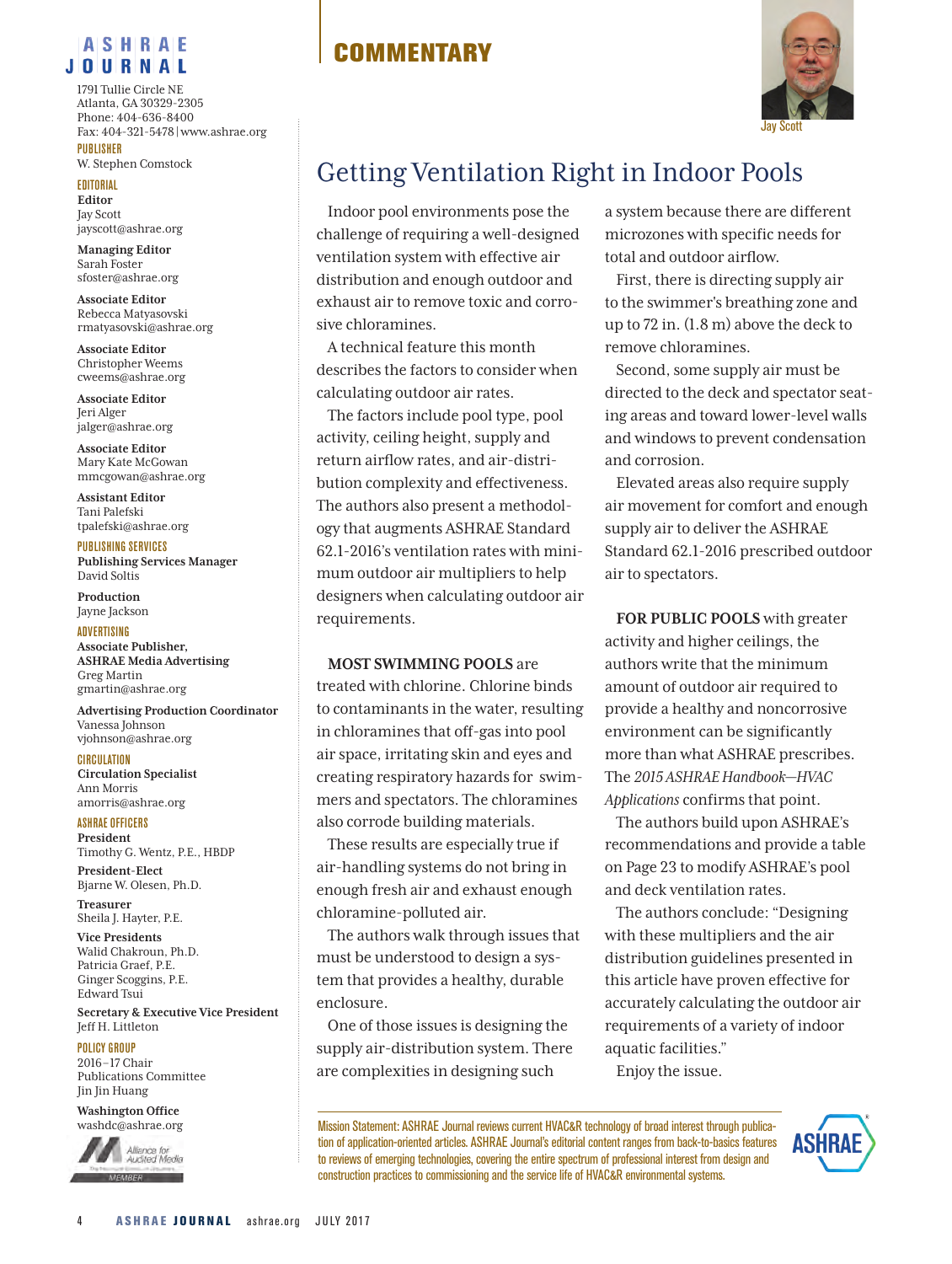### **TECHNICAL FEATURE**

©ASHRAE www.ashrae.org. Used with permission from ASHRAE Journal at www.InnoventAir.com. This article may not be copied nor distributed in either paper or digital form without ASHRAE's permission. For more information about ASHRAE, visit www.ashrae.org.

# **Ventilation Requirements For Indoor Pools**

BY GARY LOCHNER, MEMBER ASHRAE; LYNNE WASNER, ASSOCIATE MEMBER ASHRAE

Healthy and durable indoor pool environments require a well-designed ventilation system with effective air distribution and sufficient outdoor and exhaust air to remove toxic and corrosive chloramines from the space. A key question for system designers becomes: How much outdoor air is required?

This article describes factors to consider when calculating outdoor air rates, including pool type, pool activity, ceiling height, supply and return airflow rates, and air distribution complexity and effectiveness. We also explain why ASHRAE Standard 62.1-2016's minimum ventilation rates for swimming pool, deck, and spectator areas may not always produce a durable facility with acceptable air quality. We present a methodology that augments Standard 62.1-2016's ventilation rates with minimum outdoor air multipliers to help designers represent a variety of pool types, spaces, and activities when calculating outdoor air requirements.

#### Removing Chloramines Is the Goal

Most swimming pools are treated with chlorine. When chlorine binds to water contaminants, it forms chemicals such as dichloramine and trichloramine. These chloramines, which off-gas into pool space air, corrode building materials, irritate skin and eyes, and are a known respiratory health hazard for swimmers, lifeguards, and other pool occupants. A chlorine-type odor indicates chloramines are present in a space.

The Centers for Disease Control and Prevention says, "Chloramines can build up in the water, which means they can build up in the air if there is not enough fresh air surrounding pools and other places people swim in chlorinated water. This is particularly true for indoor aquatic facilities where air-handling systems are not bringing in enough fresh air and exhausting enough chloramine–polluted air, which is common during winter months when heating costs increase. Chloramines that off-gas from the water are heavier than air. This

Gary Lochner is vice president of applications engineering for Unison Comfort Technologies, Minneapolis, which includes the Innovent and Valent businesses. Lynne Wasner is a content developer for Valent, Minneapolis.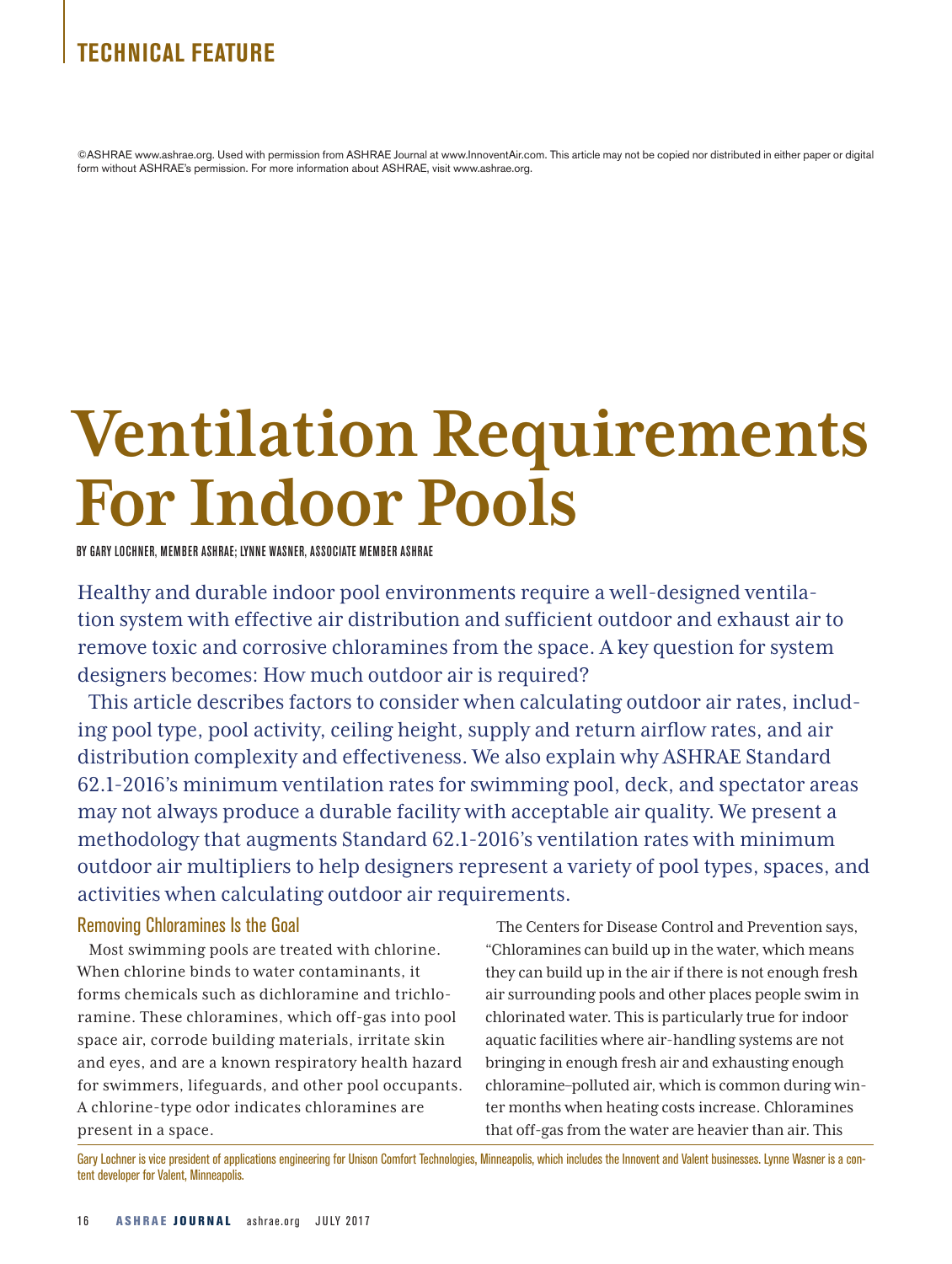

means they settle on top of the water's surface where they can cause negative health effects in swimmers and spectators."1

When chloramines concentrate above the water surface, it can be challenging to maintain proper water chemistry. Chloramine-polluted air is also acidic and corrodes stainless and carbon steel, which can cause structural deterioration. Effective water treatment supplemented with an ozone or UV system and limiting entry of biological contaminants into the pool (through showering, for example) can reduce chloramine production.

An understanding of the following issues is necessary to design a system that effectively and efficiently removes chloramines and provides a healthy, durable enclosure.

#### Air Distribution

Pool spaces are often very tall (from 15 ft to 50 ft [4.6 m to 15.2 m]) and require the air distribution system to provide good mixing throughout the space to prevent stratification and dead spots, which can lead to severe corrosion. Within these tall spaces, a typical indoor pool space has several microzones, including areas with swimmers, people on the deck, spectator areas, and exterior walls and roofs that require condensation and corrosion prevention.

Proper air distribution in an indoor aquatic facility:

• Prevents condensation, corrosion, and stratification;

• Removes airborne disinfectant by-products such as chloramines;

• Provides effective mixing throughout the space; and

• Delivers fresh air to the breathing zones of swimmers, people on the deck, and spectators.

#### Supply Air Distribution

The design of the supply air distribution system for an indoor pool is complex because it can have several microzones with specific needs for total and outdoor airflow.

**Supply air to the breathing zone over the pool and up to 72 in. (1.8 m) above the deck.** Some supply air must be directed toward the pool surface to move chloramines away from the swimmers' breathing zone just above the water surface. (Note that the *2015 ASHRAE Handbook—HVAC Applications* states "air movement over the pool water surface must not exceed 30 fpm [0.15 m/s]."2) Some supply air also must be directed toward deck areas (for swim teams, lifeguards, people on the deck), toward the spectator seating area (if at deck level and if a separate air-handling unit is not provided for this area), and toward the lower-level exteriorfacing walls and windows to prevent condensation and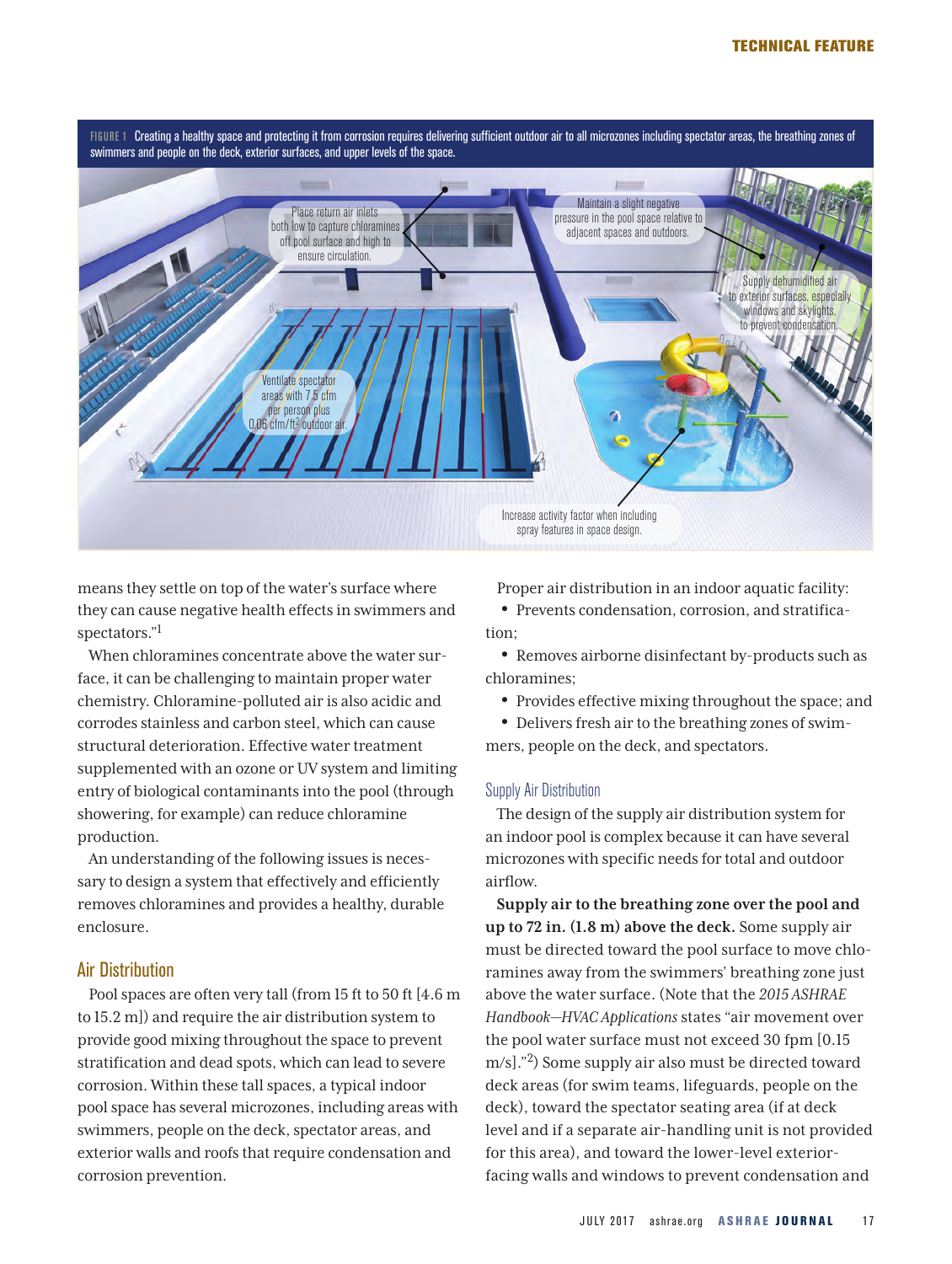corrosion. It may be possible to use a common supply duct with directed nozzles or diffusers for the lowerlevel supply requirements (air to the pool surface, air to the deck breathing zone, and lower-level condensation prevention).

**Supply air to exterior glass, walls, roof, and spectators beyond 72 in. (1.8 m) above the deck.** The pool enclosure must be designed with enough R-value and a thermal break to prevent surface condensation, and with a vapor barrier to stop moisture migration from the high vapor pressure of the pool space into and through walls. Supply air volume directed at exterior wall, roof, and glass surfaces must be sized to keep them above the space dew point to prevent condensation. This can be challenging for windows, glass walls, and skylights. To meet swimmer comfort and energy-efficiency requirements, 60% RH is the ideal pool space relative humidity, which results in a high dew point of typically 67°F to 70°F (19.4°C to 21.1 °C) and a high potential for condensation. In winter, the dry outdoor air introduced to improve indoor air quality forces the relative humidity down (typically to the 40% to 50% RH range), but the space dew point is still high at 55°F to 65°F (12.8°C to 18.3°C).

Elevated spectator areas require supply air movement for comfort and enough supply air to deliver the Standard 62.1-2016 prescribed outdoor air to spectators when present. It may be possible to use a common supply duct for the upper level supply requirements. For space heights of 35 ft to 50-plus ft (10.7 m to 15.2-plus m), using high volume, low speed fans may offer an economical solution to meet air distribution requirements at upper heights without including that air volume in the ducted distribution system.

#### Location of Return Air Inlets

A combination of low- and high- return air grilles promotes chloramine removal, good mixing throughout the space, and prevents stratification and corrosion.

At the low-return level there are three strategies for removing chloramines that concentrate over the pool:

1. Low-level deck return, with grille(s) located a few feet above deck level that mix with upper-level return air prior to the air-handling unit.

2. Low-level deck exhaust, with grille(s) located a few feet above deck level connected to a dedicated exhaust

duct to avoid mixing with return air.

3. Source capture, a system that has multiple exhaust points in the water-level pool gutter that are manifolded into one exhaust duct.

Source capture systems and dedicated low-level deck exhaust ducts should, theoretically, remove a higher concentration of chloramines. The exhaust air can be incorporated into the pool air handler for a reasonable first-cost add. A low-level deck return (Strategy 1 above) that mixes with upper-level return air before connection to the air-handling unit has the lowest first cost of these three strategies and is very effective at chloramine removal when combined with proper ventilation air. Systems with low-level deck return or low-level deck exhaust (Strategy 2) may be better for swimmer health because chloramines are displaced and moved away from where swimmers breathe.

At the high-return level, locate the return point(s) to promote mixing by capturing air supplied to spectator areas and to the upper level for preventing condensation and corrosion. Care must be taken to avoid locating the return point(s) immediately adjacent to supply diffusers to prevent short-circuiting of the supply air.

#### Determining the Supply Air Delivery Rate

The supply air delivery rate that meets the ventilation, air distribution, dehumidification, and heating and cooling requirements of pool spaces is defined by ASHRAE in air changes per hour (ach), which can be converted to cfm or L/s:

Supply air delivery rate = (Room volume × Number of air changes/h)/60 min/h

The total amount of supply air delivered to a pool space includes outdoor air and recirculated air.

> Supply air delivery rate = Outdoor air rate + Recirculated air rate

#### Start With a Supply Air Delivery Rate of Six Air Changes Per Hour

To meet air distribution requirements, ASHRAE recommends a supply air delivery rate of 4 ach to 6 ach for recreational pools and 6 ach to 8 ach for competition pools with spectators. Start with a supply air delivery rate of 6 ach, and if the designer is confident that all air distribution requirements can be met with less airflow,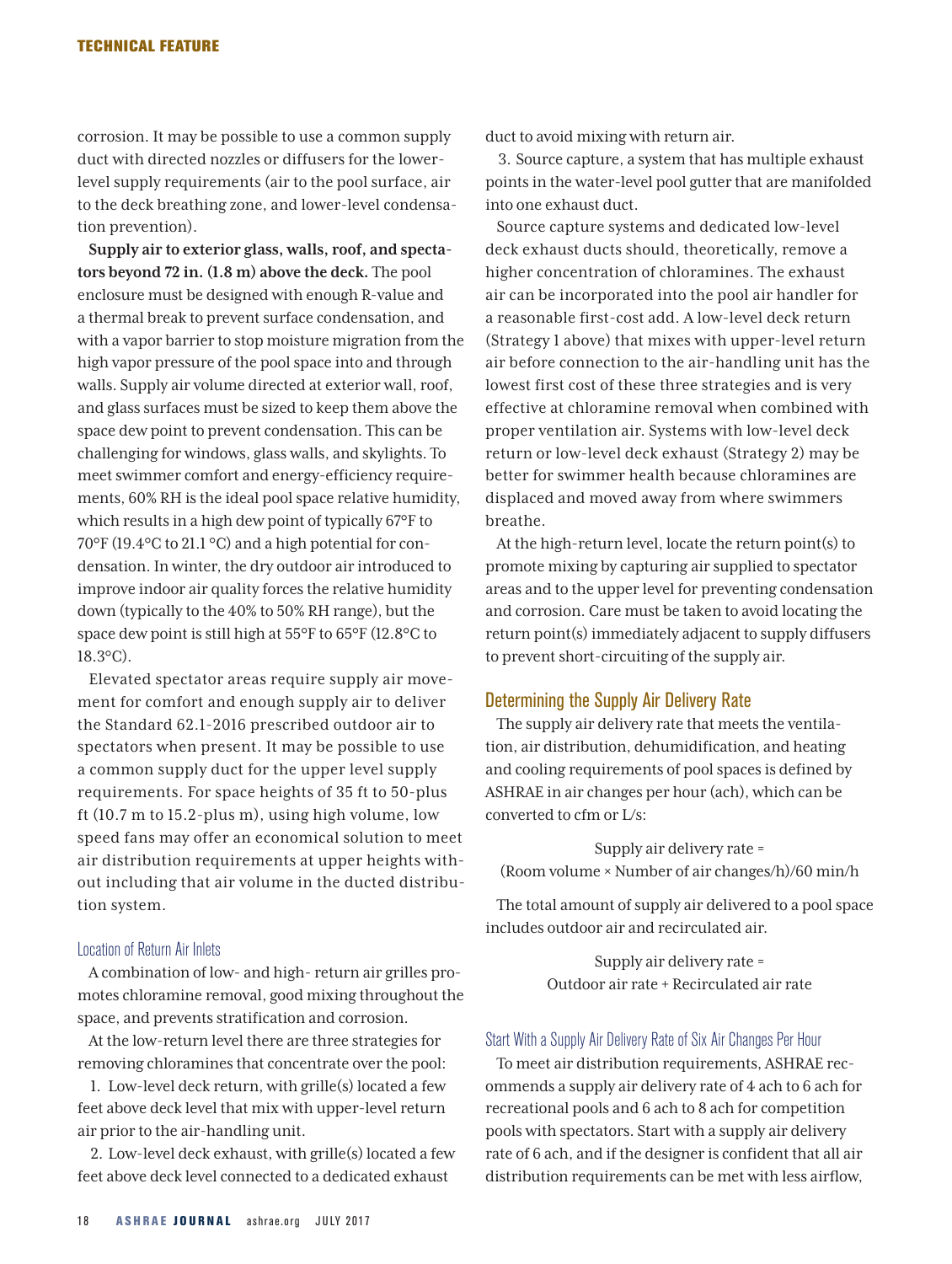it may be acceptable to reduce this amount for recreational pools (minimum 4 ach) per the *2015 ASHRAE Handbook—HVAC Applications (*Chap. 5, Natatoriums section).

#### Adjust Supply Air Delivery Rate to Avoid Uncomfortable Supply Air **Temperature**

Enclosures with very high sensible loads (such as facilities with high solar loads due to large amounts of glass), or single-story spaces (such as many therapy pools) can require more air changes to provide a comfortable supply air temperature for swimmers. A practical minimum supply temperature is about 65°F (18.3°C).

#### Supply Air Delivery Rate to Spectator Areas

Spectator seating areas in competition pools are often elevated above the pool deck and located within the pool space.

For large competition pools, a good option is a dedicated air-handling unit for the spectator area that is incorporated into the total supply air delivery rate of the pool air distribution system. This provides the capability of meeting spectator area ventilation and air distribution requirements while providing a slightly more comfortable supply air temperature. A dedicated unit also allows reducing outdoor air to spectator areas when unoccupied.

Due to budgetary concerns, the most common design for supplying air to spectator areas uses the main pool air handler to ventilate and condition both pool and spectator areas. In this case, the air volume of spectator areas must be included when sizing the main pool air handler, and the minimum supply air delivery rate must be 6 ach, as recommended by ASHRAE. This strategy usually requires a higher percentage of outdoor air to meet system ventilation efficiency requirements. For more information about system ventilation efficiency requirements, see ASHRAE Standard 62.1-2016.3

#### Return Airflow Rate

ASHRAE recommends keeping pool spaces at a negative pressure of 0.05 in. w.g. to 0.15 in. w.g. (12.4 Pa to 37.3 Pa) relative to the outdoors and adjacent areas of the building to keep humidity, chemicals, and odors confined to the pool space. To maintain negative pressure in the pool space, the exhaust air rate must exceed the outdoor air rate by a margin defined as the excess exhaust air rate. The excess exhaust air rate accounts for infiltration air due to pressure control, which will vary depending on enclosure tightness and doors opening. Because of this variability, negative pressure should be actively controlled, if possible.

Return airflow rate = Supply air delivery rate + Excess exhaust air rate

Our experience shows that the average excess exhaust resulting from pressure control for a typical pool ranges from 2% to 10% of supply air volume after commissioning. Therefore, to be conservative the authors recommend designing the excess exhaust air rate at 10% of the supply air delivery rate.

> Design for return airflow rate = 1.1 × Supply air delivery rate

#### Determining the Outdoor Air Portion of the Supply Air

Air returned from a pool space to air-handling equipment is contaminated with chloramines. Before resupplying to the space, the air-handling unit must replace enough of the return air with outdoor air to create a healthy space and durable enclosure.

The moisture level of the return air must also be reduced before resupplying the space so it can absorb evaporated pool water and moisture from spectators and/or outdoor air on very humid days to maintain the space humidity setpoint. Depending on climate, the outdoor air introduced to improve indoor air quality, which is drier than the warm humid return/exhaust air it replaces for most of the year, can reduce or eliminate the dehumidification load.

#### Use ASHRAE Standard 62.1-2016 as a Basis

**ASHRAE minimum ventilation rate.** Standard 62.1- 2016 prescribes an amount of outdoor air that, per the *2015 ASHRAE Handbook—HVAC Applications* section on natatoriums, $2$  is intended to provide acceptable air quality for an average pool using chlorine as the primary disinfectant (see *Table 1*). Based on this table, the minimum ventilation rate required to be delivered to the breathing zone (minimum amount of outdoor air) is  $0.48 \text{ cfm}/\text{ft}^2$  $(2.4 \text{ L/s} \cdot \text{m}^2)$  for swimming pool and deck areas. The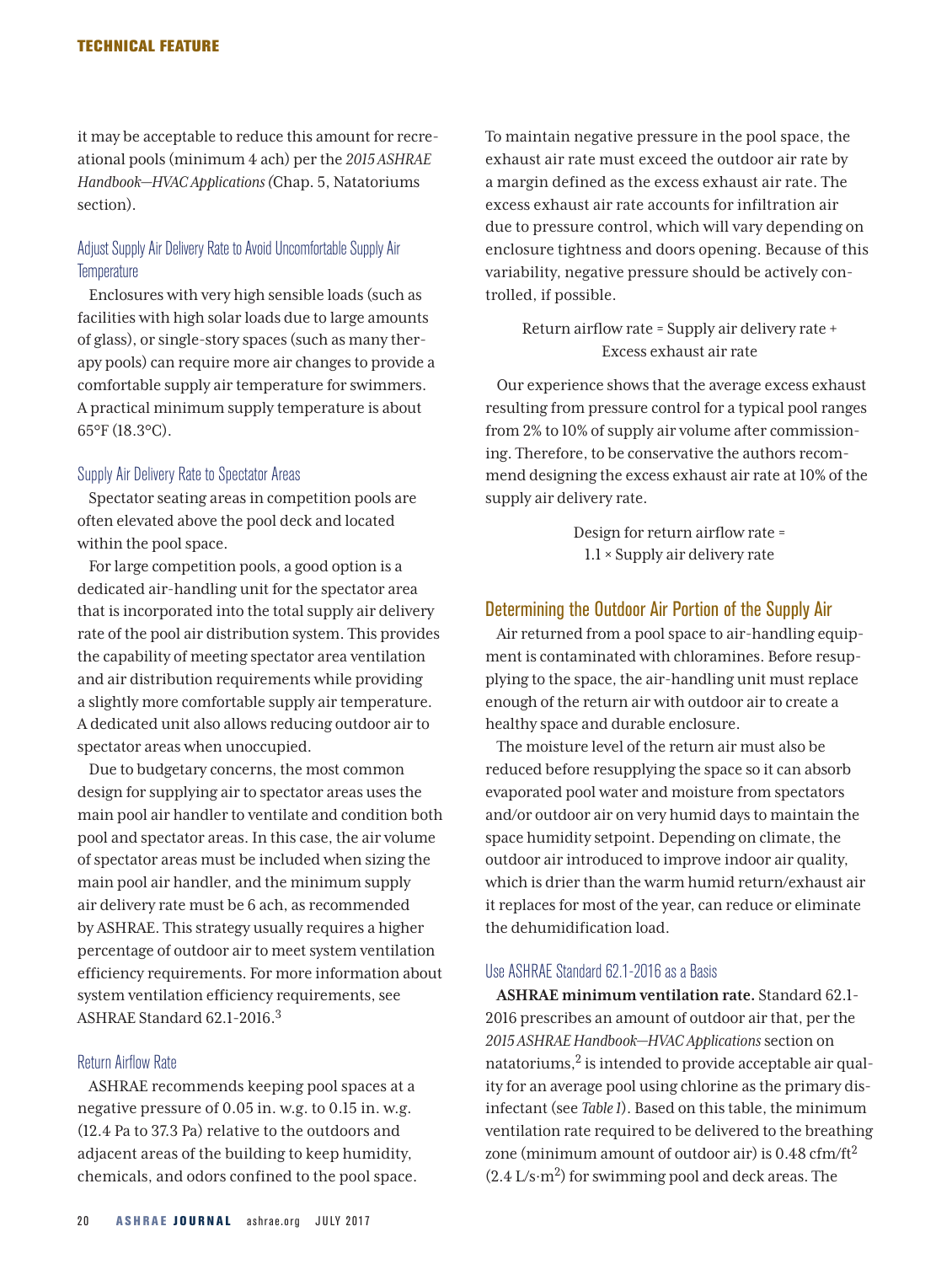breathing zone is the area 3 in. to 72 in. (76 mm to 1.8 m) above the floor.

*Table 1*'s Note B defines the deck area as "the area surrounding the pool that is capable of being wetted during pool use or when the pool is occupied." Wetted deck areas and the pool itself can off-gas chloramines, which must be removed with ventilation. Any deck areas not capable of being wetted must be designated as another occupancy category (such as spectator area). Since deck areas for competition pools are not typically large, and the layout of most recreational pools has minimal possibility of dry surface, the conservative approach for the designer is to include all pool and deck areas in the calculation.

For spectator areas (and any deck area the designer determines is not capable of being wetted during pool use), the minimum ventilation rate is calculated using both the "Area Outdoor Air Rate" and "People Outdoor Air Rate" for the applicable occupancy category (other areas might include hotel recreation spaces). For spectator areas, this is  $0.06 \text{ cfm/ft}^2 (0.3 \text{ L/s} \cdot \text{m}^2)$  plus

TABLE 2 ASHRAE natatorium activity factors.2

Baseline

Wavepools, Water Slides

a Activity factors are based on industry experience.

POOL TYPE TYPICAL ACTIVITY FACTOR<sup>a</sup>

(Pool Unoccupied) 0.5 Residential Pool 0.5 Condominium 0.65 Therapy 0.65 Hotel 0.8

Public Schools **1.0** Whirlpools, Spas **1.0** 

> 1.5 (Minimum)

an additional 7.5 cfm/person (3.8 L/s•person) when spectators are present. *Table 1*'s Note A allows outdoor air to be reduced to zero in spectator areas when no people are present.

Regarding the minimum ventilation rates in *Table 1*, the *2015 ASHRAE Handbook—HVAC Applications* section on natatoriums states:

"The ventilation requirement may be excessive for private pools and installations with low use, and may also prove inadequate for highoccupancy public or water park installations."2

Since most public pools are intended to be high occupancy and used heavily, it follows that designing based on the Standard 62.1-2016 ventilation rates prescribed in *Table 1* may be inadequate at providing an owner a durable facility with acceptable air quality. Experience has supported the conclusion that one ventilation rate cannot meet the requirements of a wide variety of pool types and spaces.

The following affects the amount of outdoor air needed in pool spaces:

| TABLE 1 Minimum ventilation rates in breathing zone. <sup>4</sup>          |                                                             |                                                                            |                                                                         |                                                                  |  |  |  |  |  |
|----------------------------------------------------------------------------|-------------------------------------------------------------|----------------------------------------------------------------------------|-------------------------------------------------------------------------|------------------------------------------------------------------|--|--|--|--|--|
|                                                                            |                                                             |                                                                            | <b>DEFAULT VALUES</b>                                                   |                                                                  |  |  |  |  |  |
| OCCUPANCY<br><b>CATEGORY:</b><br><b>SPORTS AND</b><br><b>ENTERTAINMENT</b> | PEOPLE<br><b>OUTDOOR</b><br><b>AIR RATE</b><br>(CFM/PERSON) | <b>AREA</b><br><b>OUTDOOR</b><br><b>AIR RATE</b><br>(CFM/FT <sup>2</sup> ) | OCCUPANT<br><b>DENSITY</b> <sup>c</sup><br>$(0$ CCUPANTS/1,000 FT $2$ ) | <b>COMBINED</b><br>OUTDOOR AIR RATE <sup>d</sup><br>(CFM/PERSON) |  |  |  |  |  |
| <b>Spectator</b><br>Areas <sup>a</sup>                                     | 7.5                                                         | 0.06                                                                       | 150                                                                     | 8                                                                |  |  |  |  |  |
| Swimming<br>(Pool and Deck) <sup>b</sup>                                   |                                                             | 0.48                                                                       |                                                                         |                                                                  |  |  |  |  |  |

a Ventilation air for this occupancy category shall be permitted to be reduced to zero when the space is in occupied-standby mode.

b Rate does not allow for humidity control. "Deck area" refers to the area surrounding the pool that is capable of being wetted during pool use or when the pool is occupied. Deck area that is not expected to be wetted shall be designated as an occupancy category.

<sup>c</sup> Default occupant density: The default occupant density shall be used where the actual occupant density is not known.

d Default combined outdoor air rate (per person): Rate is based on the default occupant density.

- Facility type and associated swimmer activity level, water agitation, and water features; and
	- Air distribution complexity, as discussed earlier in

the Air Distribution section, and the effectiveness of air distribution at providing outdoor air to each microclimate within the space.

**ASHRAE activity factors.** ASHRAE defines a pool evaporation rate equation that is valid for pools at normal activity levels, allowing for splashing and a limited area of wetted deck. $2$ For pools with more or less evaporation, activity factors have been defined that modify the estimated evaporation rate based on pool activity (*Table 2*).

Pool water evaporation increases when water/air surface area increases

with swimming, diving, splashing, and water features such as slides, sprays, and fountains. The off-gassing of chloramines also increases with increased surface area, and more water treatment is necessary with higher activity and agitation.

A community recreation center with some water features may have two to three times more evaporation than a hotel pool, and a public school pool may have 50% more evaporation than a pool with minimal agitation (like a therapy pool). Therefore, it is important to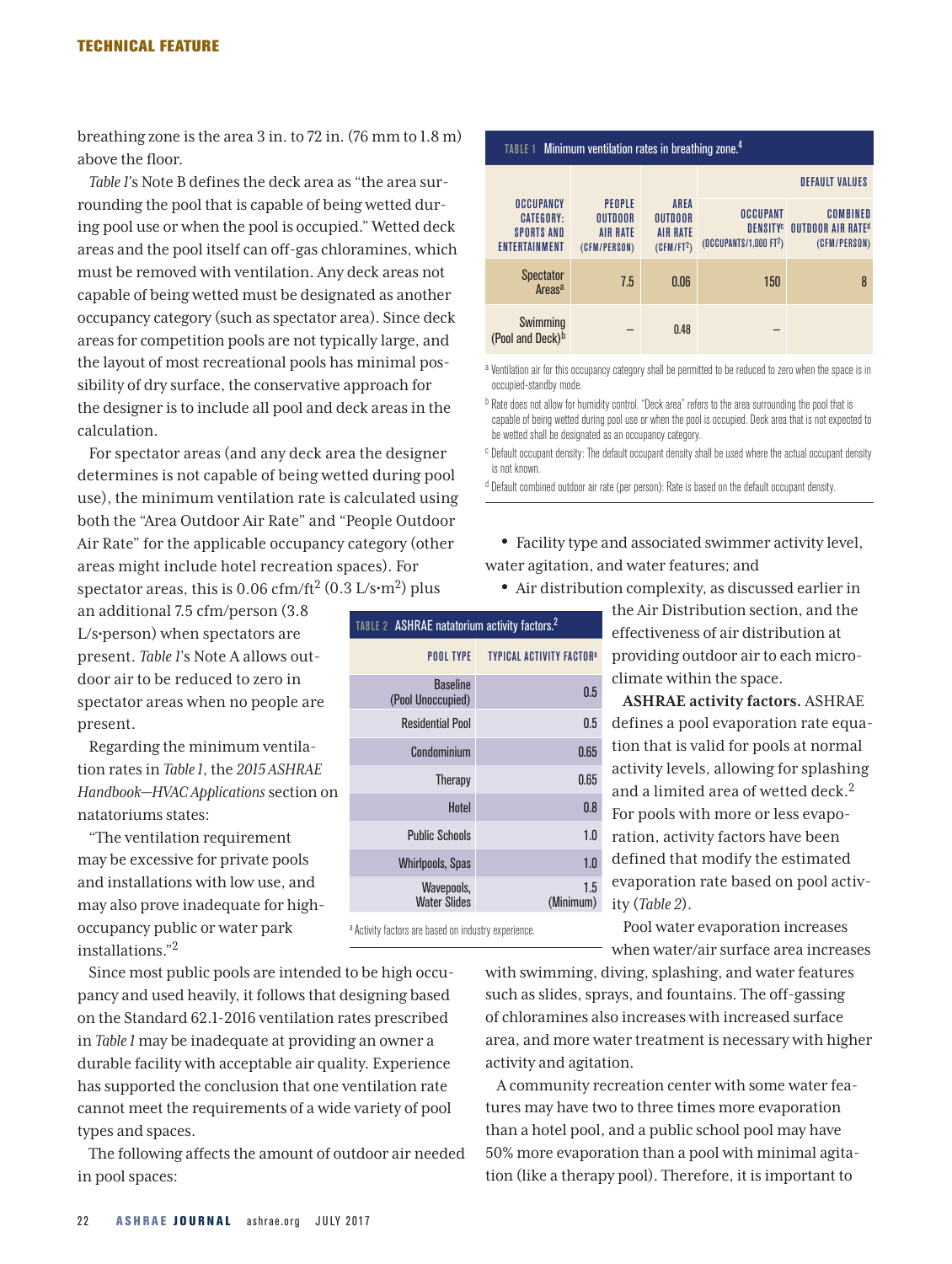consider the activity factor when determining the minimum outdoor air required.

**System ventilation efficiency and zone air distribution effectiveness.** Standard 62.1-2016 includes concepts regarding the ability of an air distribution system to effectively deliver outdoor air. System ventilation efficiency is relevant for spaces with multiple zones served by the same air distribution system. Zone air distribution effectiveness is relevant for various configurations of supply and return points in the same space.3 These two concepts describe the air distribution requirements of most indoor pools.

For example, Standard 62.1-2016 (*Table 1*) prescribes 0.48 cfm/ft<sup>2</sup> (2.4 L/s·m<sup>2</sup>) outdoor air to be delivered to the breathing zone. But, if 50% of the supply airflow (and, therefore, 50% of the outdoor air) is required to be distributed/used above the breathing zone to provide proper mixing, prevent condensation and corrosion, and provide fresh air for spectators, then the minimum outdoor air in the supply air from the air-handling unit would need to be doubled.

In another example, if 30% of the supply airflow is delivered to the spectator area, then 40% to 50% of the supply air might need to be outdoor air to deliver the required 7.5 cfm/spectator (3.8 L/s•spectator) of outdoor air. These situations might result in a system ventilation efficiency of 65% to 85%. In addition, the zone air distribution effectiveness for an air distribution configuration that has supply air points on the opposite side of a room from exhaust/return air points, which is often the case in pools, is 80%.

#### Adjust ASHRAE-Defined Ventilation Rates for Activity, Air Distribution Requirements

ASHRAE pool activity and air distribution concepts can be used to modify the minimum ventilation rates prescribed in *Table 1* to more accurately meet ventilation requirements of a variety of pool types and spaces.

TABLE 3 Minimum ventilation rate (outdoor air) multipliers to adjust for activity factor and air distribution complexity.

|                                 |                  | <b>POOL TYPE</b>                |       |                                 |                                |                           |                                                |  |  |  |
|---------------------------------|------------------|---------------------------------|-------|---------------------------------|--------------------------------|---------------------------|------------------------------------------------|--|--|--|
|                                 |                  | <b>THERAPY/</b><br><b>CONDO</b> | HOTEL | <b>PUBLIC/</b><br><b>SCHOOL</b> | COMMUNITY<br><b>RECREATION</b> | <b>RECREATION</b><br>PLUS | <b>SMALL HOTEL</b><br><b><i>WATER PARK</i></b> |  |  |  |
|                                 |                  | <b>ACTIVITY FACTOR</b>          |       |                                 |                                |                           |                                                |  |  |  |
|                                 |                  | 0.65                            | 0.80  | 1.00                            | 1.25                           | 1.5                       | 2.0                                            |  |  |  |
| MINIMUM OUTDOOR AIR MULTIPLIERS |                  |                                 |       |                                 |                                |                           |                                                |  |  |  |
|                                 | 15 <sub>ft</sub> | 1.00                            | 1.19  | 1.39                            | 1.59                           | 1.75                      | 2.06                                           |  |  |  |
|                                 | 20 <sub>ft</sub> | 1.04                            | 1.24  | 1.45                            | 1.65                           | 1.82                      | 2.14                                           |  |  |  |
|                                 | 25 <sub>ft</sub> | 1.08                            | 1.29  | 1.50                            | 1.71                           | 1.89                      | 2.23                                           |  |  |  |
| POOL SPACE HEIGHT               | 30 <sub>ft</sub> | 1.12                            | 1.34  | 1.56                            | 1.78                           | 1.96                      | 2.31                                           |  |  |  |
|                                 | 35 <sub>ft</sub> | 1.16                            | 1.38  | 1.62                            | 1.84                           | 2.03                      | 2.39                                           |  |  |  |
|                                 | 40 ft            | 1.20                            | 1.43  | 1.67                            | 1.90                           | 2.10                      | 2.47                                           |  |  |  |
|                                 | 45 ft            | 1.24                            | 1.48  | 1.73                            | 1.96                           | 2.17                      | 2.55                                           |  |  |  |
|                                 | 50 <sub>ft</sub> | 1.28                            | 1.52  | 1.78                            | 2.03                           | 2.24                      | 2.63                                           |  |  |  |

The minimum ventilation rate (outdoor air required) for indoor aquatic facility pool and deck areas  $=$  $0.48$  cfm/ft<sup>2</sup> of pool and deck  $\times$  Minimum outdoor air multiplier. The design minimum outdoor air amount shall not be below the applicable local code requirement, whether ASHRAE Standard 62.1 or a different standard is used.

*Advertisement formerly in this space.*